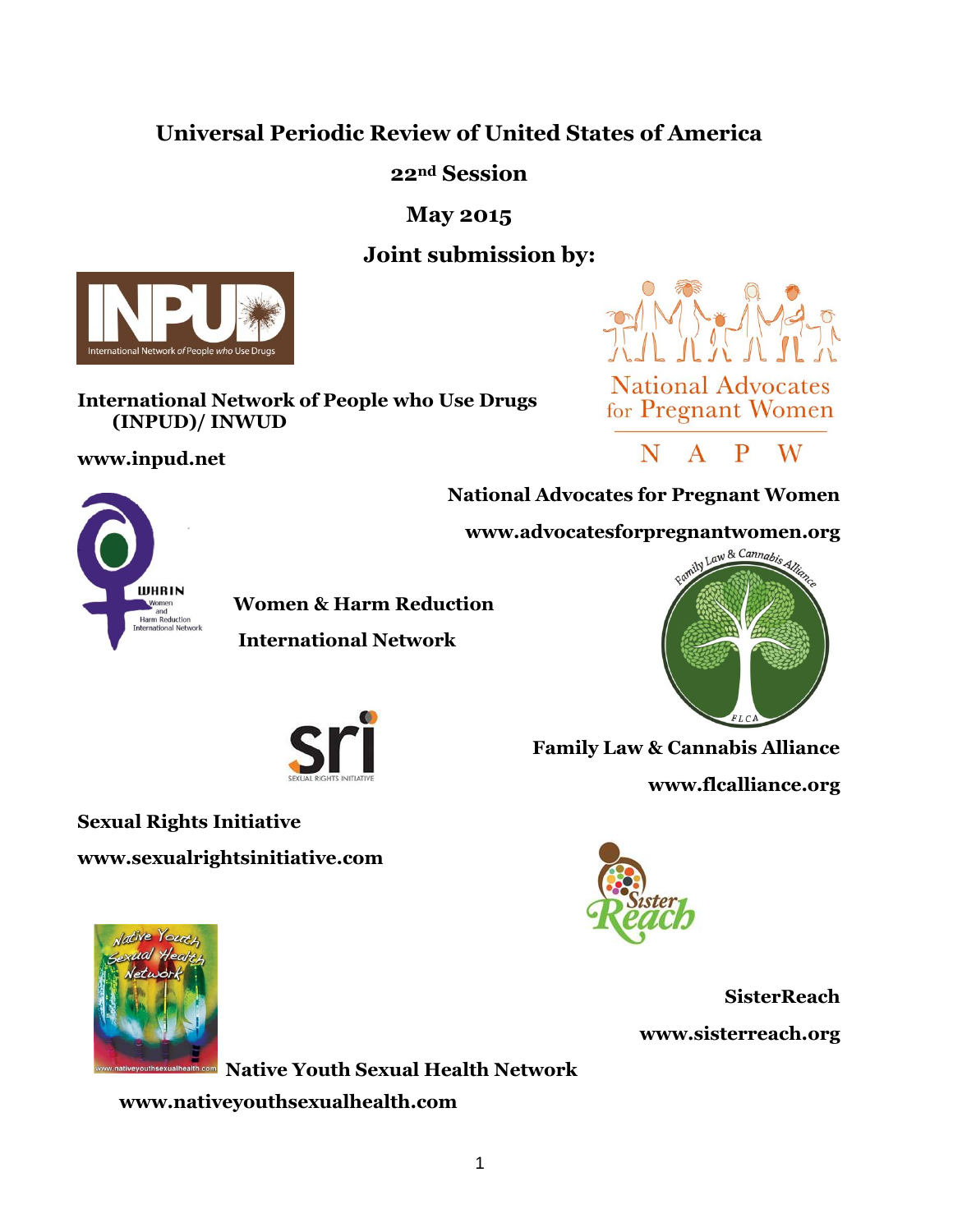#### **KEYWORDS: Pregnancy, Parenting, Drug Policy, Gender Equality, Racial Equality, Criminalization, Discrimination against Women who Use Drugs, Family Life, Reproductive Health, Health Care, Drug Treatment, Maternity Care, Maternal and Child Health, Health Disparities, Child Welfare, Drug Screening**

1. This document is a joint submission from the International Network of People Who Use Drugs (INPUD), International Network of Women who Use Drugs (INWUD), the Women and Harm Reduction International Network (WHRIN), ii National Advocates for Pregnant Women (U.S.A.) (NAPW), iii SisterReach, iv the Sexual Rights Initiative, v Family Law & Cannabis Alliance (U.S.A.) (FLCA),<sup>vi</sup> and Native Youth Sexual Health Network.vii

### **Executive Summary**

- 2. This report focuses on the United States of America's failure to address and curtail the growing body of counterproductive and regressive state laws, policies, and practices that are increasingly being used to substantially undermine women's dignity and status as persons under the law.
- 3. Based on a devastating combination of ideological prejudice and misinformation, prosecutors, courts, and legislators across the United States are overtly discriminating against many of society's most traumatized and marginalized pregnant women. This is manifested in the reinterpretation of existing laws and the creation of new laws to punish pregnant women for the circumstances or outcomes of their pregnancies.
- 4. The arrest and incarceration of pregnant women and new mothers, coupled with interventions by child welfare authorities not only deprive women of their fundamental rights, but also threaten maternal, fetal and child health across the United States. The effect of these policies is most devastating to women who are marginalized on the basis of race, socioeconomic status, and their use of prescribed or illicit drugs.

## **Overview: The Punishment and Surveillance of Pregnant Women**

5. In 2008, a woman named Amanda Kimbrough was rushed to Helen Keller Hospital in Alabama. She was 25 weeks pregnant and experiencing an umbilical cord prolapse, an unpredictable condition that can lead to fetal demise in a matter of minutes. Kimbrough had a history of preterm labors, but even so, an emergency labor was unexpected. Her newborn son, Timmy, was delivered by cesarean section, still and unresponsive. He survived for only 19 minutes. But while Ms. Kimbrough grieved the loss of her baby, the State of Alabama gathered samples of her bodily fluids and those of her baby to be used to mount a case against her. Confronted with a positive drug test,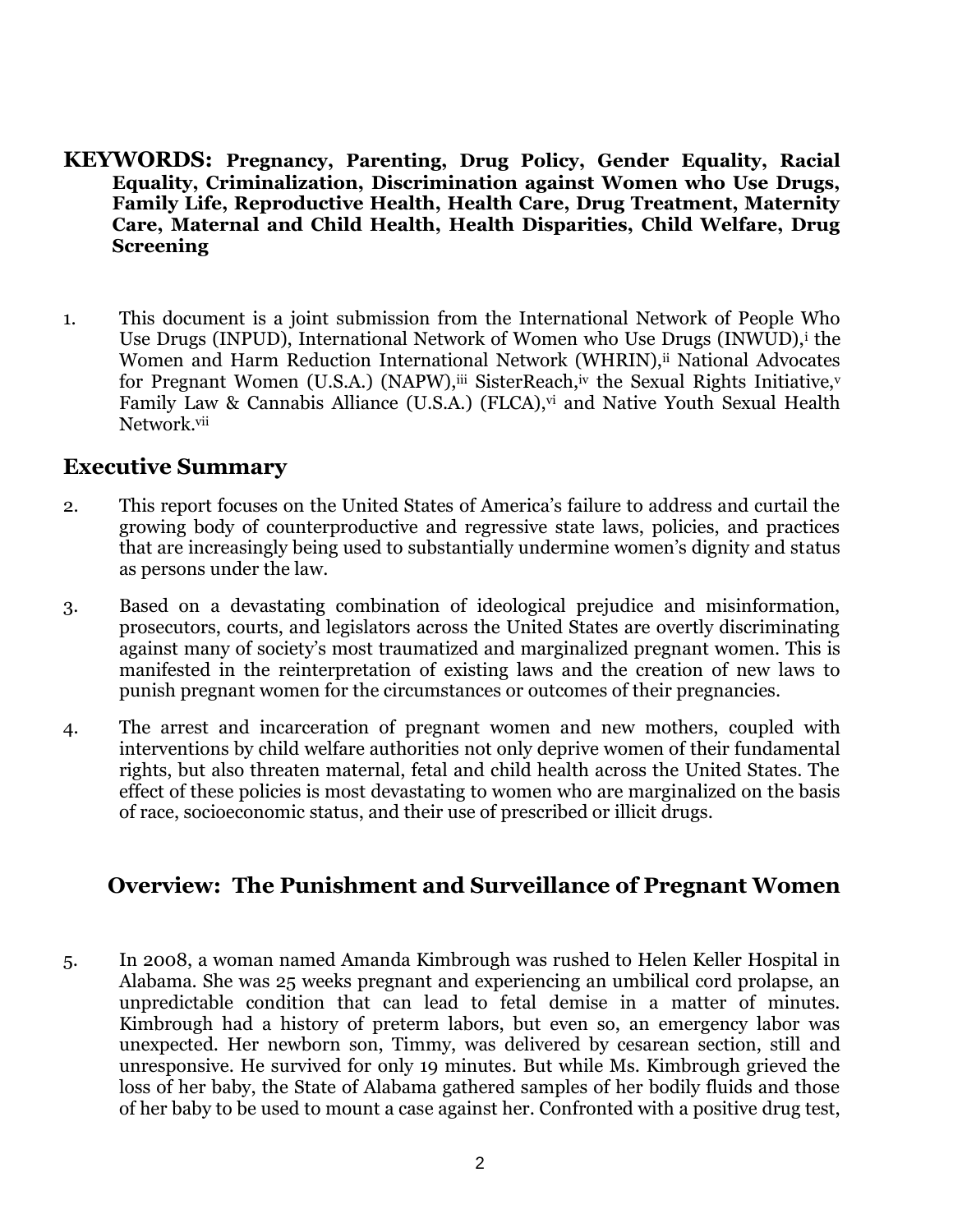she admitted to having used methamphetamine once during her pregnancy. Her two young daughters were immediately removed from her custody for 90 days. Just six months after her loss, Ms. Kimbrough was arrested and charged with a child endangerment crime. She is currently serving a sentence of ten years in the Julia Tutwiler women's prison, which has been named one of America's ten worst prisons.viii

- 6. This policing and punishment of pregnant women who use drugs has most affected women who give birth, but there have been many cases brought against women who were still pregnant and were drug free. Women have been punished because they suffered from sexually transmitted diseases or mental illness while pregnant, or because they wanted to deliver at home, because they refused cesarean surgery or failed to access prenatal care. In several cases referenced in NAPW's 2010 reportix and documented in NAPW's 2013 peer-reviewed study,<sup>x</sup> women were charged with one or more felonies after suffering a miscarriage; others were charged after giving birth to healthy babies who tested positive for criminalized drugs; some were even charged after attempting suicide.
- 7. These cases are not isolated incidents. Amanda Kimbrough is just one of over 750 women in the United States who have been subjected to some form of punishment or surveillance by the state because of the circumstances or outcome of their pregnancies from 1973 to the present day.xi The penalties vary, ranging from separation from their children, to unwanted medical interventions, to lengthy prison sentences; the crime with which Ms. Kimbrough was charged carries a potential life sentence.
- 8. What unifies these cases is a profound disregard for the health, rights and dignity of pregnant women, infants and families. All are attempts by the state to treat fertilized eggs, embryos and fetuses as though they were separate juridical persons.
- 9. This legal fiction is not only contrary to United States Supreme Court jurisprudence, xii but is being used to deprive women of fundamental human rights such as physical liberty, bodily autonomy, family integrity, due process of law, and even life itself.xiii
- 10. Attempts to create new and separate rights for fertilized eggs have not only led to the punishment of pregnant women, but have also created gender-based barriers to health and health care when women fear that they can be punished for drug use and pregnancy outcomes in ways that men cannot. The threat of punitive responses to pregnancy creates a climate of mistrust, drives pregnant women away from prenatal care, drug treatment, and even harm-reduction services for fear of reporting, arrest, or loss of child custody. It also foments uncertainty among medical professionals as to their duty to protect patient confidentiality. The presence of police and prosecutors disrupts important medical care that is already often difficult to access.
- 11. While all women become vulnerable when the state treats fertilized eggs as legally separate persons, research shows that these policies overwhelmingly impact lowincome women with the least access to health care or legal defense and disproportionately affect women of color.xiv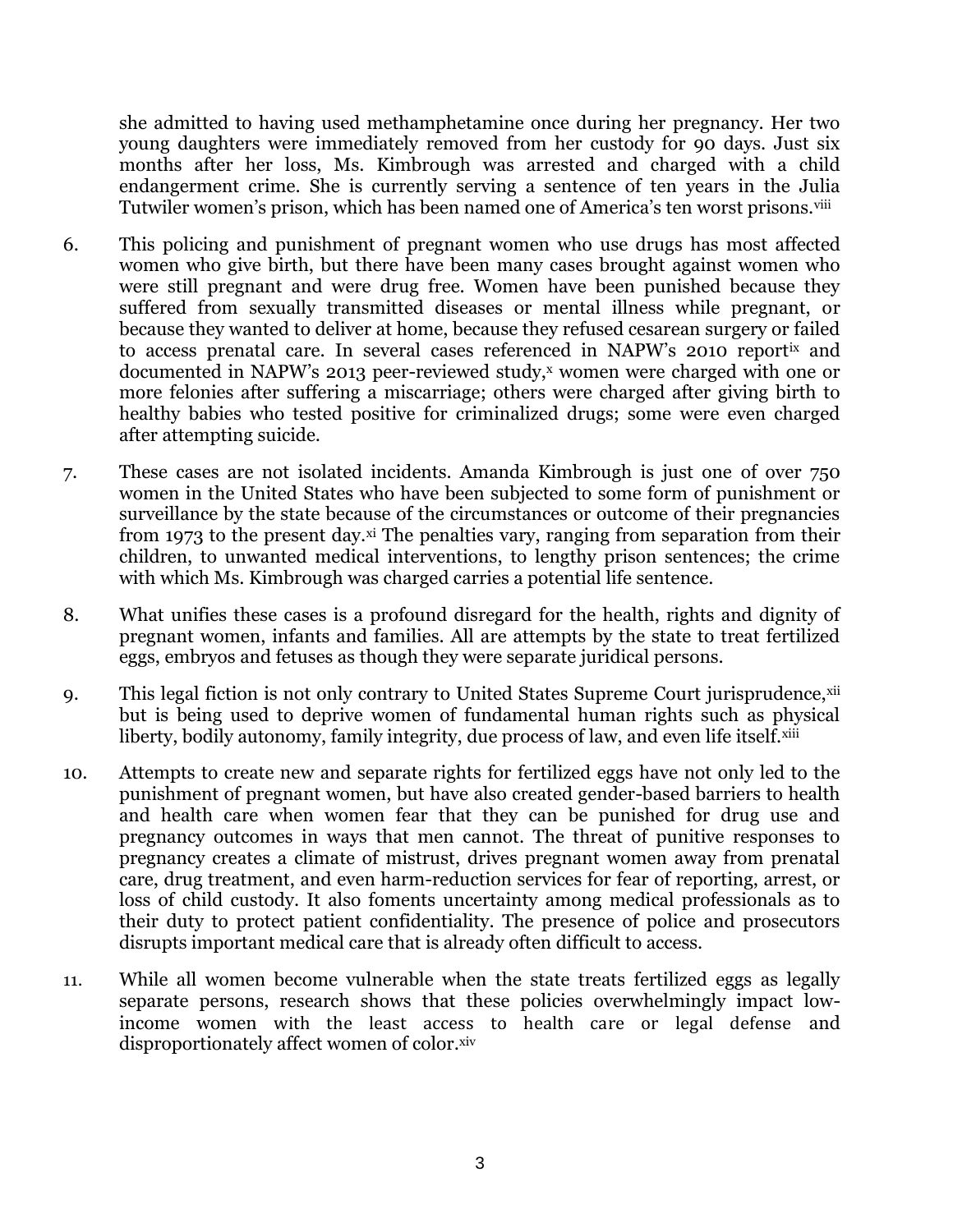#### **Discrimination against Pregnant Women in Health and Law**

- 12. The phenomenon of criminalizing mothers and pregnant women for drug dependence and pregnancy outcomes, precipitated by the war on drugs, harsh sentencing and efforts to recriminalize abortion, is wreaking havoc on the lives of marginalized women.<sup>xv</sup> The trend is being driven by continuous misinformation in the media and in the courts, particularly in relation to babies born to drug-dependent mothers.xvi The expectation that pregnant women are ultimately and solely responsible for pregnancy outcome effectively blinds the public to the state's obligation to prevent and address pervasive racial disparities in maternal care and infant outcomes, shifting attention away from the chronic lack of adequate drug treatment and support available for pregnant women.
- 13. Upon learning they are pregnant, women who may be drug-dependent (on prescribed or illicit opiates) need prioritization in health care and should be offered humane, evidence-based prenatal care and support, including the option of receiving opiate substitution therapies such as methadone or buprenorphine.<sup>xvii</sup> Abrupt discontinuation of opioids in a dependent pregnant woman (either self-determined or due to incarceration or coercion) carries much greater risks to the fetus, and medical authorities agree that withdrawal must be avoided.xviii
- 14. National and international authorities have access to decades of research demonstrating that controlled and stable dosing of methadone, either withdrawn incrementally or kept stable right up to delivery is safe for the baby and mother. Recent studies show that babies exposed prenatally to buprenophine require even less postdelivery medical assistance than those exposed to methadone, significantly reducing the babies' length of stay in the hospital.xix "Neonatal Abstinence Syndrome" (NAS) is recognized by medical authorities the world over as simple to both diagnose and treat in newborns. No long-term harm to the newborn is directly attributable to prenatal opiate exposure, whether the mother's use is prescribed or illicit.<sup>xx</sup>
- 15. Discriminatory, invasive surveillance of pregnant women in prenatal or hospital settings fosters fear and anxiety and is a breach of a woman's right to "nondiscrimination in health care services."xxi Furthermore, women who are drug tested in a hospital will normally not receive the benefit of important procedural safeguards, which require any initial positive result be confirmed using a secondary method. Drug tests performed on newborns are known to be particularly unreliable; however, such unconfirmed, unreliable test results, along with consistent misinformation about NAS are often used to mount child abuse and criminal cases against mothers and pregnant women.xxii
- 16. Racial discrimination in the criminal justice system is systemic, and thrives in situations where authority figures have to make snap decisions.<sup>xxiii</sup> This disparity continues in the context of criminalization of pregnancy, particularly in the South. This is demonstrated by the finding that three-quarters of cases brought against pregnant African-American women originated in the South, while only half of cases brought against pregnant white women came from the southern states.xxiv The report raised important questions as to whether pregnant women subject to arrests, detentions, and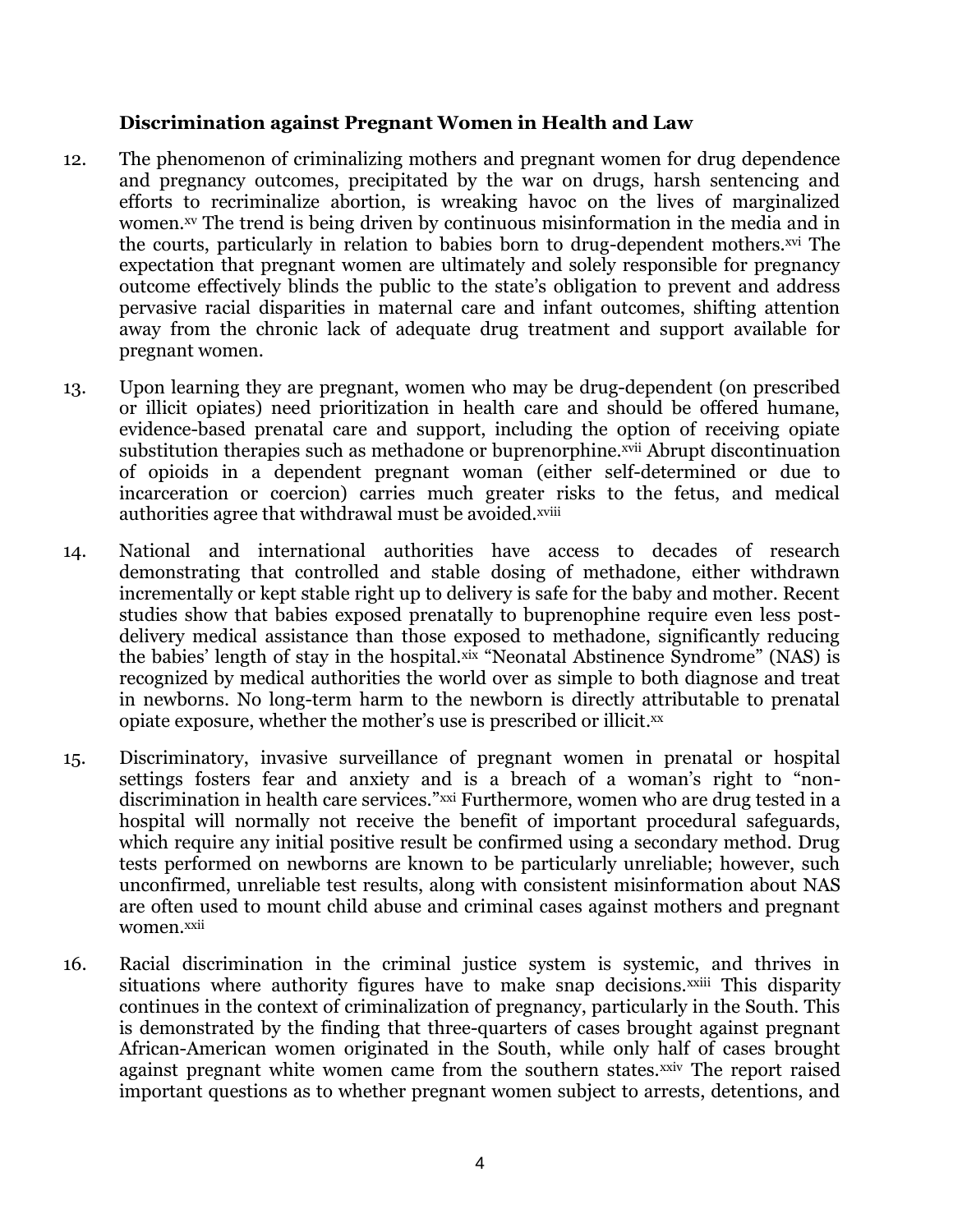forced interventions were deprived of the right to procedural due process, including the right to effective assistance of counsel, at critical stages in proceedings against them.

# **I. Threats to Freedom**

- 17. Across the United States, pregnant women's fundamental rights to freedom continue to be threatened by a patchwork of state court decisions and laws that are being used to single them out for special surveillance and punishment. Although many of these laws were passed in the name of protecting pregnant women from violence, promoting public health, and preventing unsafe abortions, they are now routinely used to subject women to criminal punishment for the circumstances or outcomes of their pregnancies. Despite the purported intent of these laws, there is no evidence to suggest that they have been successful in preventing violence against pregnant women and in fact, as this report will discuss, have impacted negatively on public health by driving women away from care.
- 18. Although the number of arrests across the nation is growing, the majority of U.S. state legislatures and high courts to have considered the issue have rejected creating new laws or expanding existing laws that would specifically target pregnant women. However, since 2010, two states -- Tennessee and Alabama -- have created laws (legislatively and judicially) that criminalize pregnant women who ingest controlled substances in spite of overwhelming criticism by medical and public health experts.
- 19. The World Health Organization clearly states: "*The imprisonment of pregnant women and women with young children should be reduced to a minimum and only considered when all other alternatives are found to be unavailable or are unsuitable*."xxv Despite this clear guidance, the United States continues to incarcerate pregnant women and mothers at rates that exceed all other nations, threatening not only the health of the women themselves, but that of their children and families.

### **I (A): Tennessee "Fetal Assault" Arrests**

- 20. Tennessee's new "fetal assault" law went into effect on July 1, 2014. The first woman to be arrested under this law was Mallory Loyola, 26. Charged with assault, she was separated from her newborn after two days and imprisoned on the basis of a single positive drug test. However, the drug this woman is accused of using, methamphetamine, is not a narcotic as defined in the legislation. In addition, exposure to methamphetamine is in no way related to the symptoms of Neonatal Abstinence Syndrome upon which this law was formed. Although there has been no mention that the child exhibited any adverse symptoms at birth, Ms. Loyola entered a guilty plea in an attempt to avoid further jail time, saying she is "hopeful for a future in which she can get visitation rights to be with her daughter."xxvi
- 21. In 2014, Tennessee became the first U.S. state to pass a law criminalizing pregnancy for women who illegally use narcotic substances. The state amended its fetal assault provision, which criminalizes harm to a fertilized egg, embryo, or fetus as a form of assault separate from the assault against a pregnant woman, so that a woman may be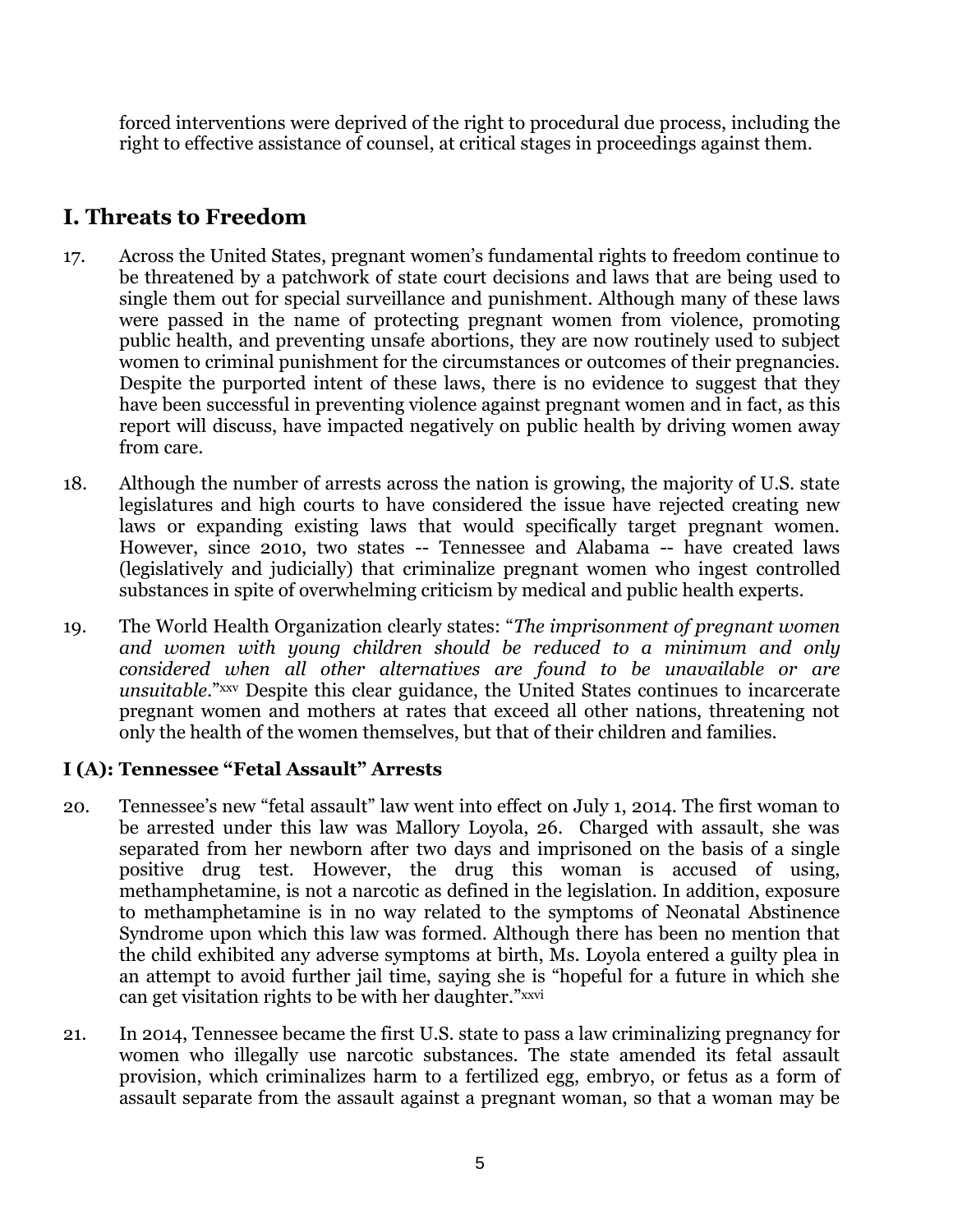charged with an assaultive offense if she is unable to guarantee a healthy pregnancy outcome. While the acting head of the U.S. Office of National Drug Control Policy noted that the current administration has "really tried to reframe drug policy not as a crime but as a public health-related issue," the federal government would not publicly oppose the proposal.xxvii

- 22. Legal experts warned that the law offends the United States Constitution by openly discriminating on the basis of gender, that it left open the possibility of a sentence of up to 15 years in prison, and presents a putative defense that is impossible to raise in practice.xxviii While the law specifically targets women who use narcotics illegally, the language permits women to be charged based on any unlawful act or omission believed to have caused or risked harm to a fertilized egg or fetus.
- 23. During Tennessee's Senate Judiciary Committee deliberations, legislators used a local news story, "Drug Addicted Babies," as evidence for the law's necessity.xxix In a similar outcome to the 1980's "crack baby" hysteria that was used to separate thousands of low-income women of color from their newborns, medically inaccurate media coverage about prenatal opioid exposure or NAS (Neonatal Abstinence Syndrome) became the factually incorrect basis on which the Tennessee law was formed.
- 24. The new law marked a significant departure not only from the recommendations of medical experts, but from recent progress made by Tennessee itself. In 2013, the state passed the Safe Harbor Act, which incentivized treatment programs by guaranteeing that women would not lose custody of their children if they sought out drug treatment. Without waiting to observe the effects of the Act, lawmakers rushed ahead at the behest of prosecutors to permit criminal charges, passing the pregnancy criminalization bill into law in 2014. The new law's discord with the Safe Harbor Act has caused confusion among pregnant women and medical care providers.
- 25. The new law is likely to have a harsher impact on black women because they are more likely to face systemic discrimination in criminal justice, social service and child welfare settings, and to be reported more often to authorities for a positive toxicology test than their white counterparts.xxx Data on Tennessee arrests are still emerging, but the only comprehensive study of arrests, detentions, and deprivations of liberty of pregnant women found that 59% of the women placed under state control were women of color (black, Latina, Indigenous, or Asian/Pacific-Islander) and 71% were indigent.xxxi In the state of Florida, where black people compose 15% of the state population and Caucasians compose 81%, nearly 75% of the women charged were black and 22% were Caucasian.xxxii

#### **I(B) Alabama "Chemical Endangerment" Arrests**

26. In 2013, the Alabama Supreme Court reinterpreted a criminal child endangerment statute to permit punishment of pregnant women. The statute, which defined the crime of "chemical endangerment" of a child, xxxiii was initially intended to punish any person entrusted with the care of a minor who exposes them to environments where illicit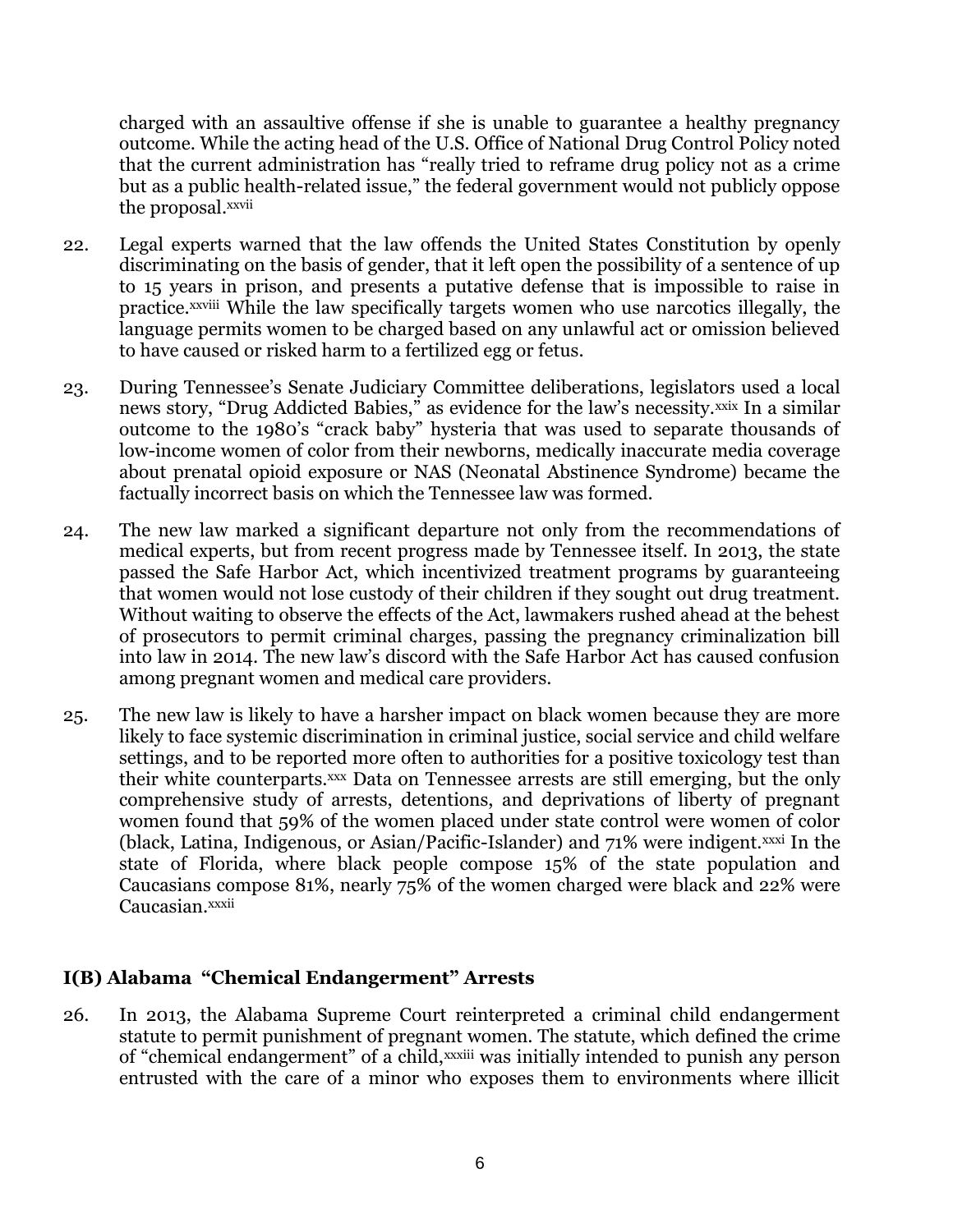drugs are manufactured, produced, or sold. Nothing in the language of the law had indicated that it was intended to apply to pregnancy.

- 27. Upon the law's passage in 2006, prosecutors began using it to charge women with a crime for giving birth if they had used a criminalized drug during pregnancy.xxxiv The possible sentences ranged from one to 99 years in prison.
- 28. When women challenged prosecutions under the law on the basis that the prosecution violated a number of rights guaranteed by the U.S. Constitution,xxxv the Alabama Supreme Court instead redefined the term "child" in the Alabama Code to include fertilized eggs, embryos, and fetuses.xxxvi To the present day, more than 130 women have been charged under this law (and this is a known undercount).
- 29. The effect of this reinterpretation is that any woman, at any stage of pregnancy from the point of fertilization, may be arrested for ingesting a controlled substance. Because the Legislature did not anticipate this use of the law, it contains no exceptions for prescribed medications, and subjects physicians to liability as accomplices for prescribing pain medication, opioid substitution therapy for dependence, or other controlled substances.
- 30. While many U.S. states have decriminalized or legalized use of marijuana, women have been arrested for use of this substance. In Alabama, public reports indicate at least 24 women have been charged under the "chemical endangerment of a child" law for testing positive for marijuana upon giving birth, giving rise to further confusion and trepidation amongst pregnant women seeking prenatal care.
- 31. As predicted by dozens of experts, including the American College of Obstetricians and Gynecologists, the American Medical Association, the American Psychiatric Association, and the National Perinatal Association, who filed amicus curiae briefs urging the Alabama Supreme Court to uphold the rights and health of pregnant women, this policy has had the effect of pushing women away from prenatal care and drug treatment.

### **32. Recommendations:**

- *a. Impose a moratorium on all penal laws punishing harm to the unborn (including, but not limited to feticide and "fetal assault" laws), and undertake comprehensive research into the impact such laws are having on pregnant women and those who support them.*
- *b. Eliminate criminal penalties for personal use and possession of drugs and review the sentences of people incarcerated for nonviolent drugrelated offenses.*
- *c. The U.S. Department of Justice must conduct an investigation into discriminatory and unconstitutional convictions based on wrongful interpretation of criminal laws used to punish pregnant women, and create mechanisms for appeal and financial restitution.*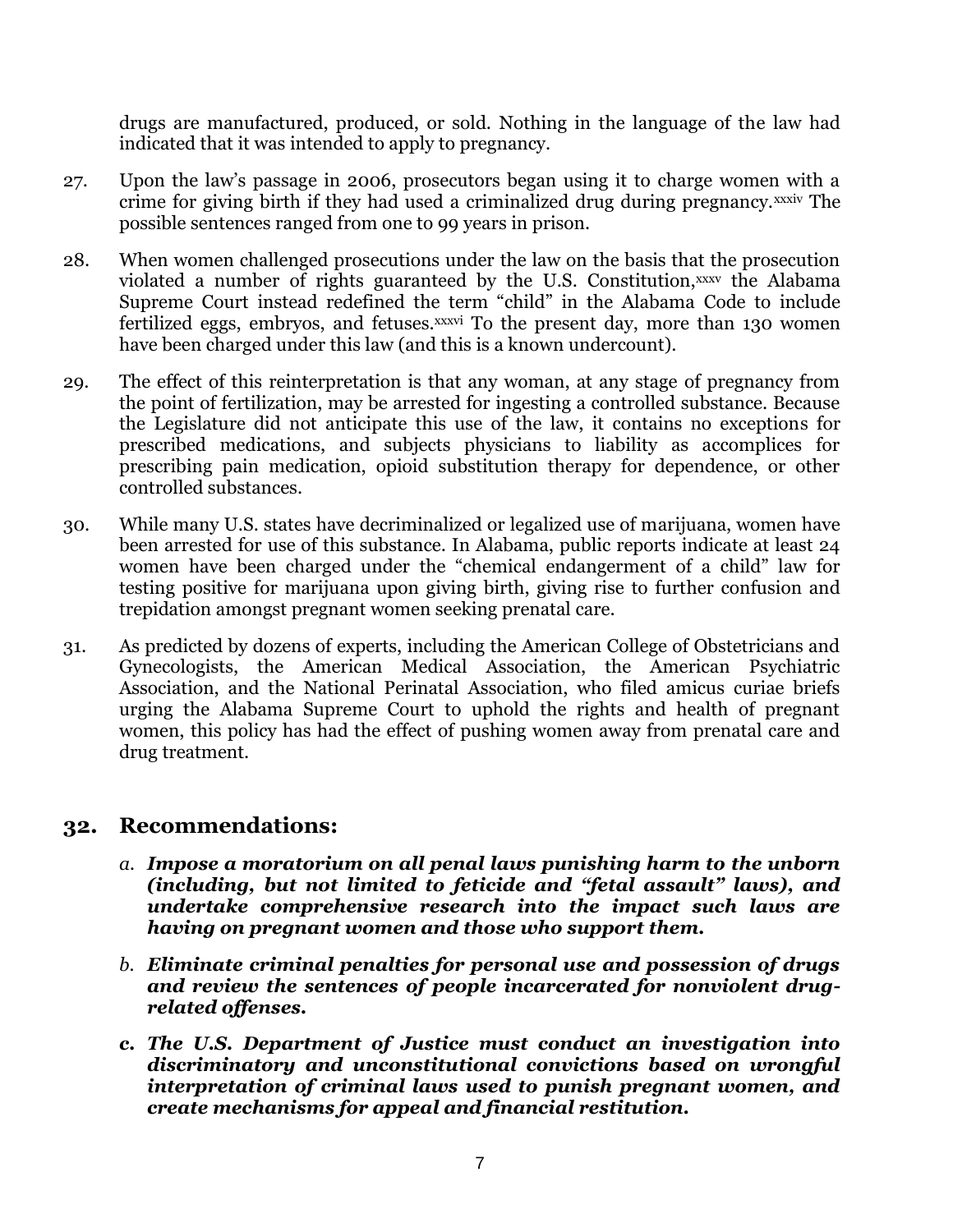## *II. Threats to Maternal, Fetal, and Child Health*

- 33. Reform of the health care system has been a priority for the current U.S. administration, and major changes have been introduced through the Affordable Care Act and the expansion of Medicaid. Still, many low-income people continue to struggle to access healthcare, especially in states that have refused the Medicaid expansion. Despite the nation's enormous expenditures on health care, it is still more dangerous to give birth in the United States than in 48 other countries.xxxvii Furthermore, black women are at almost four times greater risk of dying during or shortly after pregnancy than Caucasian women.xxxviii
- 34. The criminalization of Indigenous women who are pregnant and use substances does not serve to improve health outcomes, but rather compounds their experiences of violence. Indigenous women who are pregnant and use substances have the right to culturally sensitive sexual and reproductive health and harm reduction services. Indigenous women are already disproportionately targeted for arrest, xxxix and this trend towards criminalizing their pregnancies will only seek to push an already marginalized population away from accessing health services in fear of incarceration.
- 35. These are risks that Indigenous communities cannot afford to be forced to bear. In its 2004 evaluation of the Indian Health Services (the healthcare system put into place for Indigenous communities by the federal government), the U.S. Commission on Civil Rights noted: "The disparities in health status and outcomes experienced by Native Americans are an indictment of the federal government's commitment to fulfilling its moral and legal obligation to provide for the health of Native Americans."xl
- 36. The U.S. Centers for Disease Control and Prevention recognize that "the timing and quality of prenatal care is important to the infant's subsequent health and survival."xli Pregnant women face a range of obstacles in obtaining the sexual and reproductive health and other services they need, particularly if they are of low-income or live in rural areas. Obstacles most often include financial, bureaucratic, cultural and language barriers to health care; lack of information about maternal health care and family planning options; lack of shared decision-making in treatment; inadequate staffing and quality protocols; and a lack of accountability and oversight. Access to abortion services is vanishing. All of these obstacles are only compounded for drug-using women by the climate of fear and uncertainty created by the criminalization of pregnancy and miscarriage.
- 37. Medical experts and human rights advocates agree that prenatal care is a key element in ensuring women's right to safe maternity. Women who do not receive prenatal care are five times more likely to die than women who do.xlii It is therefore imperative to ensure that all women, but in particular those who may be struggling with health problems, are able to trust their physicians in order to seek care. The U.S. Department of Health and Human Services stated: "[Q]uality prenatal care is such a critical factor in increasing the likelihood of good birth outcomes, everything possible should be done to ensure that the physician's office is seen as a safe and supportive resource to all pregnant women."xliii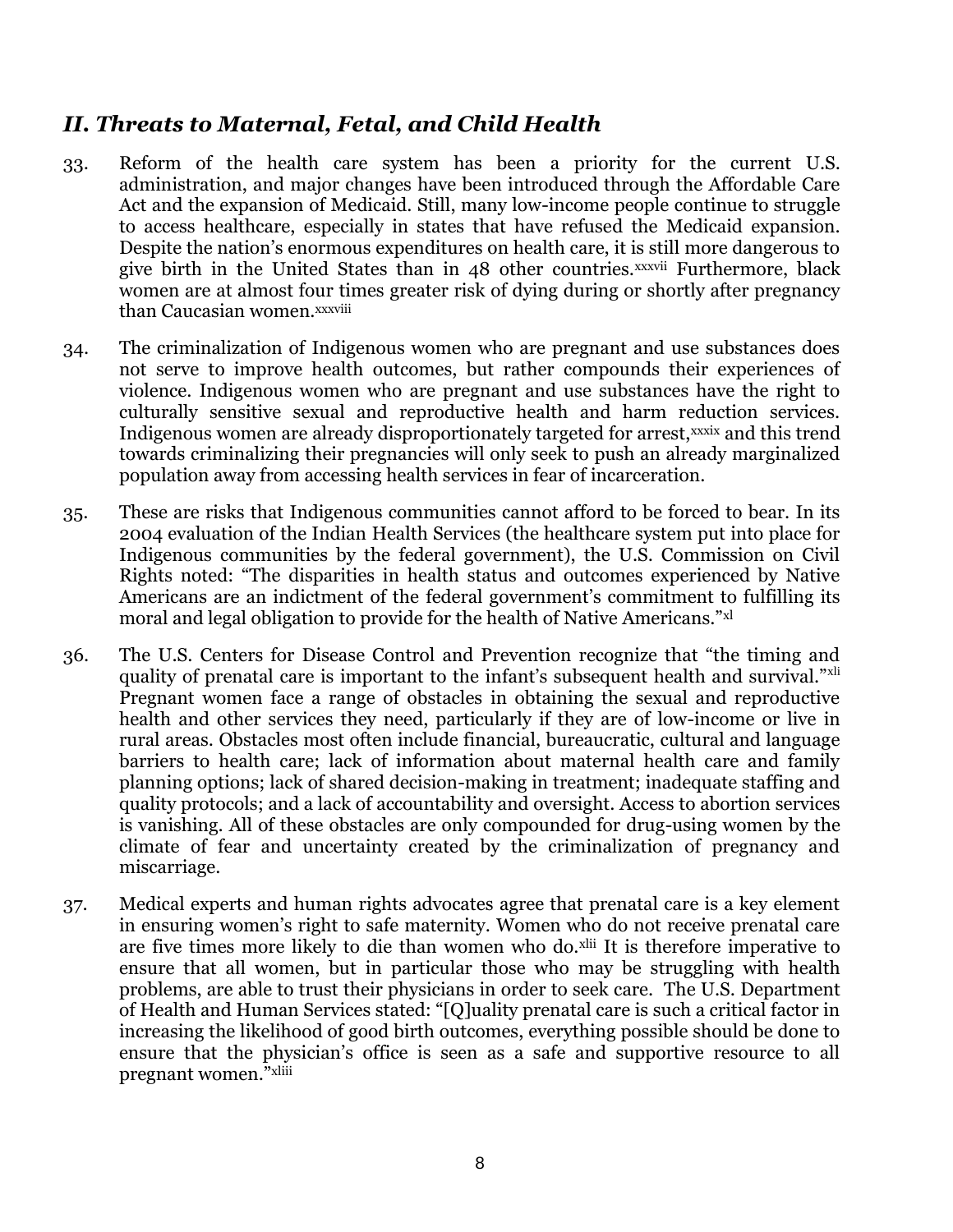- 38. Nevertheless, recent studies confirm that not only are women fearful of being arrested or imprisoned, or of carrying pregnancies to term, but child welfare reporting laws (and medical providers' policies mis-implementing them) are creating yet another major barrier to prenatal care.<sup>xliv</sup> Among pregnant women of color in the U.S., between 14 and 30% receive delayed or no prenatal care.<sup>xlv</sup>
- 39. As the American College of Obstetricians and Gynecologists' Committee on Health Care for Underserved Women warned in 2011 and reaffirmed in 2014, ["](http://www.acog.org/Resources_And_Publications/Committee_Opinions/Committee_on_Health_Care_for_Underserved_Women/Substance_Abuse_Reporting_and_Pregnancy_The_Role_of_the_Obstetrician_Gynecologist)Seeking obstetric– gynecologic care should not expose a woman to criminal or civil penalties, such as incarceration, involuntary commitment, loss of custody of her children, or loss of housing."xlvi
- 40. For many pregnant women, punitive overregulation and unwanted interference in pregnancy extends right up to the moment of giving birth. The number of births delivered by cesarean surgery is more than double the WHO-recommended threshold of 15% in almost every state.xlvii Cesarean surgeries have been shown to increase a woman's risk of infection, hysterectomy, and kidney failure, and have been associated with a 52% increase in the risk of developing a life-threatening blood clot (pulmonary embolism).<sup>xlviii</sup> Yet nearly half of U.S. hospitals deny care to women who have had prior cesarean surgery and would like to attempt a subsequent vaginal birth, either as a matter of policy, or because few physicians are willing to attend to women in a vaginal birth after cesarean (VBAC).<sup>xlix</sup> Some hospitals even use threats of court-ordered surgery, calls to child welfare investigators, and unconsented surgery to enforce their refusal policies.<sup>l</sup> This type of coercion violates other rights, including the right to be treated with respect for human dignity, the right to privacy, security of the person, and the right to equal protection under the law and the right to liberty, all enshrined in the International Covenant on Civil and Political Rights (ICCPR).

### 41. **Recommendations:**

- *a. Take immediate action to ensure access to a full spectrum of reproductive health services, including contraception, abortion, and evidence-based maternity care for all women, including those incarcerated.*
- *b. Create a comprehensive national plan of action to improve maternal health care and eliminate systemic disparities for pregnant women who use drugs. Relevant stakeholders should be involved in this process including a variety of health care providers (such as physicians, midwives and nurses), experts on public health and social services, and especially members of affected communities. In particular, measures should be taken to ensure women directly affected participate in developing solutions at the federal, state, and local level.*
- *c. Appropriate drug treatment programs and related prevention and support services should be available and offered to all pregnant*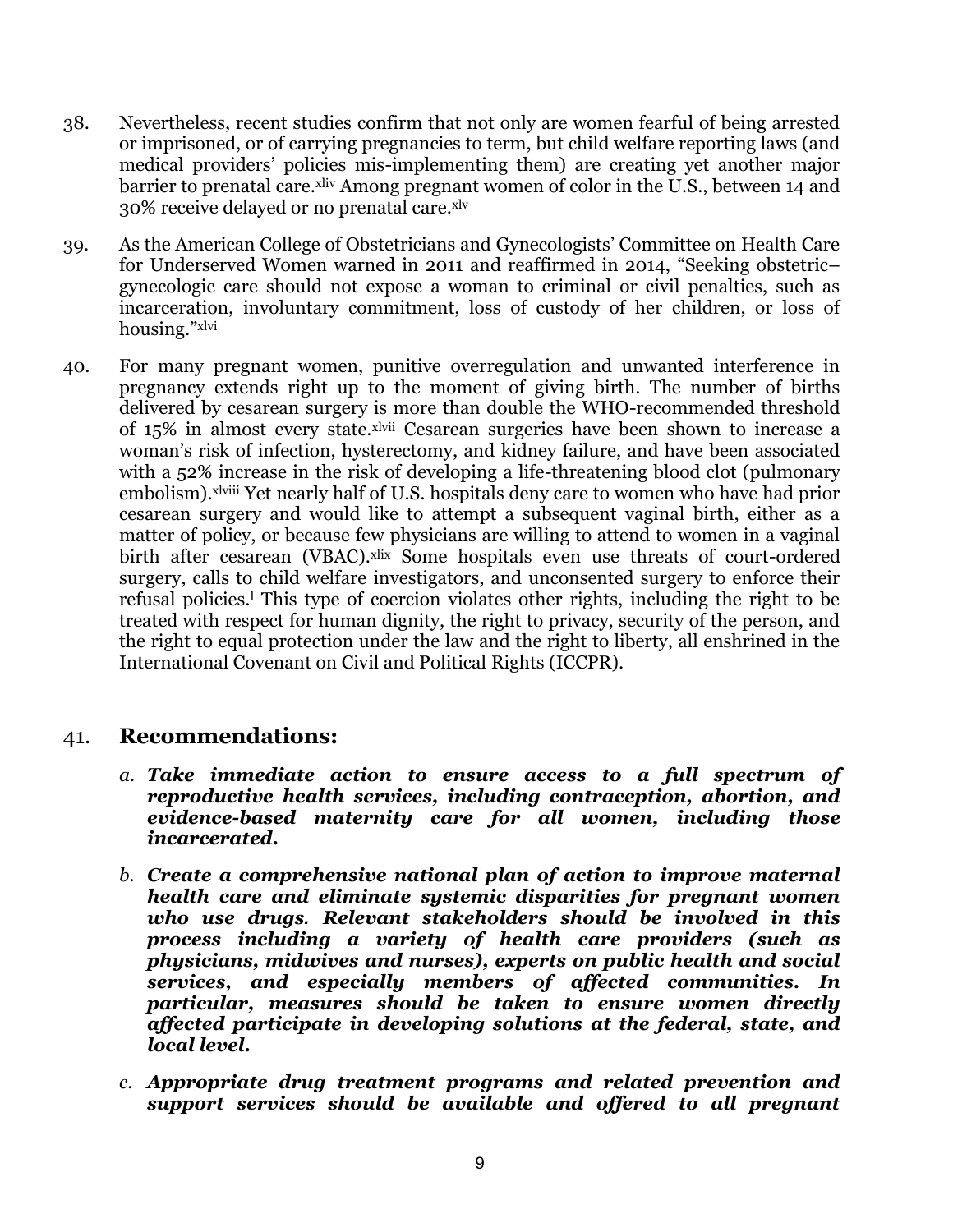*women who need them. Access to such programs and support services should never be the basis for criminal prosecution.*

- *d. All pregnant women affected by substance dependency should have access to affordable prevention and treatment services, including opiate substitution therapies. Interventions should be delivered with a special attention to confidentiality and international human rights standards; women should not be excluded or deterred from accessing health care because of their substance dependency or fear of breaches of confidentiality.*
- *e. Sponsor research into the public health consequences of criminalizing pregnancy and pregnancy outcomes.*
- *f. Legislative authorities should confirm that upon becoming pregnant, women retain their civil and human rights through all stages of pregnancy, labor, and delivery.*

## **III. Threats to the Right to Family Life**

- 42. Article 12 of the Universal Declaration of Human Rights articulates the right to be free from arbitrary interference with the family. Article 17 of the International Covenant on Civil and Political Rights also declares that "no one shall be subjected to arbitrary or unlawful interference with his privacy, family, home or correspondence." Yet, in many jurisdictions throughout the United States, families are investigated and separated on the basis of a single positive drug test (often unconfirmed by reliable scientific methods<sup>li</sup>) rather than on evidence of actual abuse or neglect.
- 43. In at least 18 states, a positive toxicology screen at birth creates a presumption of child neglect, which may result in immediate child removal.<sup>Iii</sup> That is, a newborn may be separated from their mother, regardless of whether the newborn exhibits any drugrelated symptoms, in the absence of reasons to suspect unfitness to parent, and in some cases, without regard for whether the drug was a prescribed or recommended medication. *See* para. 52 below. These zero-tolerance policies have resulted in neglect investigations, and even temporary child removal based on positive drug tests stemming [from legal poppy seeds,](http://reason.com/blog/2011/07/20/if-you-want-to-keep-your-baby) medical marijuana, and prescription opioids.
- 44. Under such a regime, women who use any drugs -- both licit and illicit -- and carry a pregnancy to term, can be saddled with the highly stigmatizing label of "child abuser," and are then entered into statewide child abuse and neglect registries. This indelible mark may have consequences on their ability to parent and to seek employment for decades.liii
- 45. Laws that treat parental drug use alone as sufficient grounds for separating mothers and children and subjecting them to state control only serve to increase counterproductive child welfare interventions. The negative impact on women and children's lives (particularly in communities of color) has been well documented for decades.liv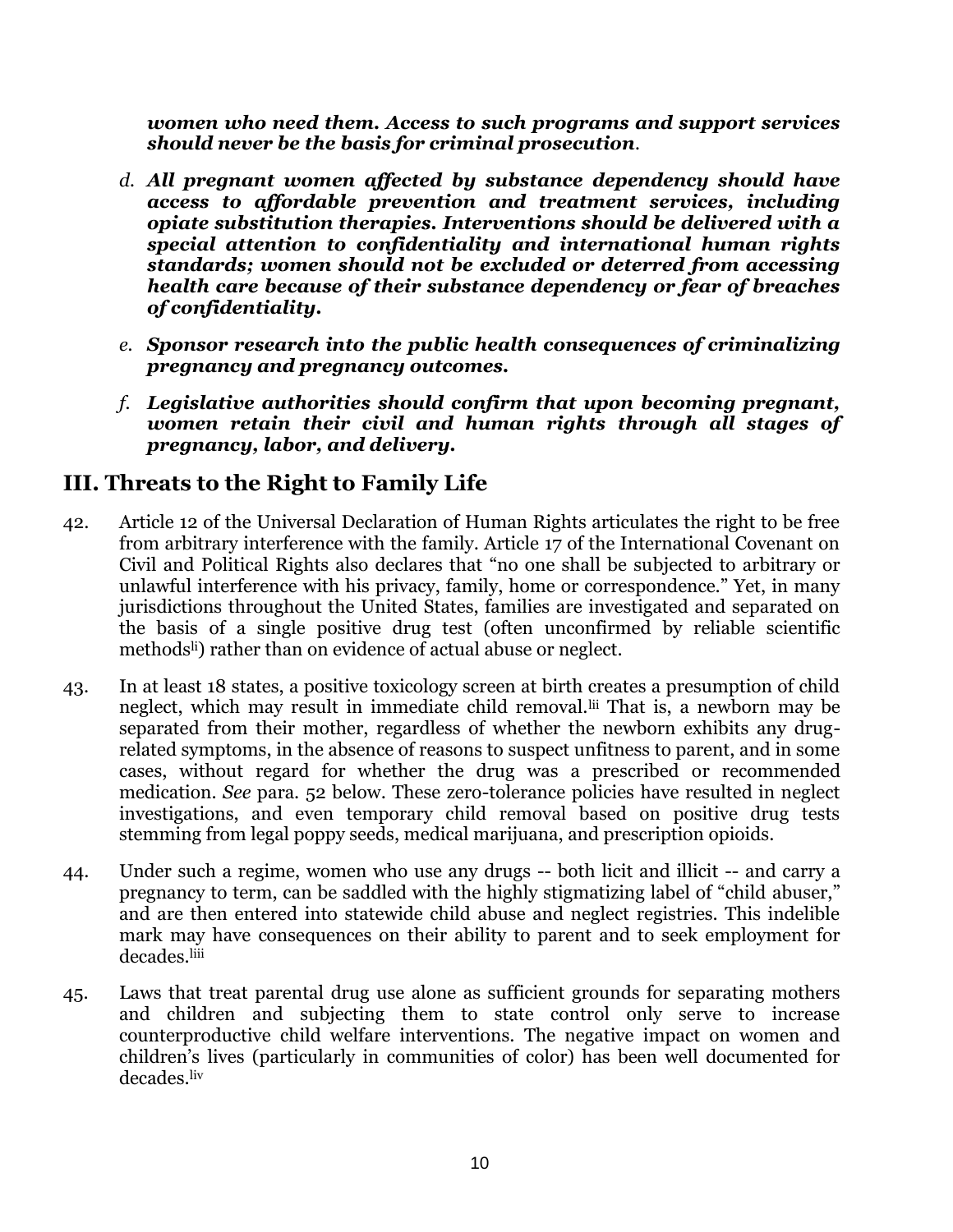- 46. Moreover, as some U.S. jurisdictions consider drug law reforms removing criminal penalties (particularly for cannabis uselv), no corresponding effort has been undertaken to reform child welfare laws, regulations, or policies, creating a form of gender discrimination wherein drug use is legal, decriminalized, or approved for medical use by adults—with the notable exception of parents and pregnant women.
- 47. In 2003, Congress passed the Keeping Children and Families Safe Act. This legislation reauthorized and amended the Child Abuse Prevention and Treatment Act (CAPTA), the law governing conditions under which state child welfare agencies receive federal funding.<sup>Ivi</sup> In doing so, it added a condition that requires states to implement policies and procedures to notify child welfare agencies of all children "affected by illegal substance abuse or withdrawal symptoms resulting from prenatal drug exposure."<sup>lvii</sup> This provision of CAPTA does not define the precise meaning of the phrase, nor does it direct states to define a drug-"affected" newborn as abused or neglected under child welfare laws. The legislative history is also riddled with medical misinformation, including phrases such as "neurological damage" in reference to children prenatally exposed to drugs, and declarations that substance use is a "great predictor of child abuse."lviii
- 48. Notwithstanding these ambiguities and often inconclusive research, a majority of states have responded to this legislation by amending civil child welfare laws to specifically address drug use during pregnancy, despite the fact that a positive drug test does nothing more than potentially detect previous exposure. It a positive drug test cannot determine the frequency with which a person uses a drug, or whether she is drugdependent or suffers any physical or emotional difficulties from her use, or is more or less likely, if she is a parent, to abuse or neglect her children.<sup>1x</sup>

#### **Barriers to Accessing Support**

- 49. Using drugs does not equate to being a bad parent, yet for pregnant women who are drug dependent, seeking help can be anything but straightforward. As of 2014, only 19 states have drug treatment programs specifically tailored to pregnant women, and only eleven give pregnant women priority access to state-funded treatment programs. Ixi And the few drug treatment facilities in the United States accepting pregnant women often fail to provide childcare, account for the woman's family responsibilities, or provide treatment that is affordable, culturally sensitive or responsive to individual needs. This means that pregnant women who do not receive treatment for drug dependence cannot be assumed to have rejected treatment, but rather, are likely to be facing numerous structural or financial barriers to accessing treatment.
- 50. Further inequalities are created because child abuse and neglect investigations are civil, not criminal, proceedings and indigent parents charged with child abuse or neglect are not entitled to legal representation.<sup>kii</sup> The same is true when a child is removed from the home, or when the state seeks to terminate parental rights. And because the proceedings occur in either administrative hearings or in family courts, the criminal burden of proof—beyond a reasonable doubt—does not apply to the state's case. In most civil cases, the burden of proof is "preponderance of the evidence," which requires only a showing that the allegation, more likely than not, is true. Termination of parental rights, which is the most severe civil action that child welfare agencies can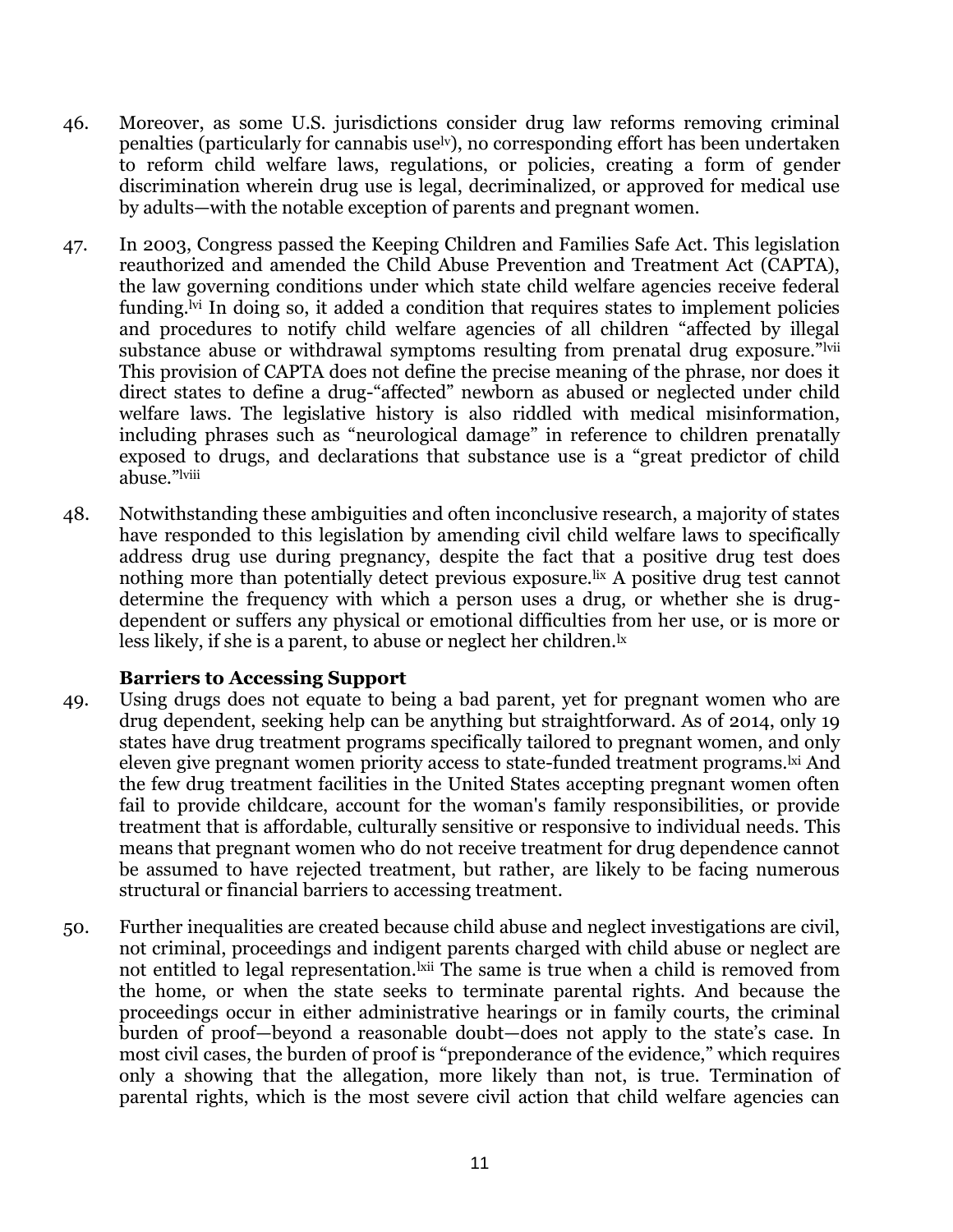level against a parent, requires the slightly higher standard of "clear and convincing" evidence of parental unfitness. Ixiii Thus, the state bears a higher burden of proof to convict an individual of a crime than it does to take a child into protective custody or to terminate an individual's parental right.

- 51. Based on unsupported assumptions about drug use during pregnancy and drug users who parent, punitive responses by the child welfare system undermine maternal, fetal, and child health, and violate numerous human rights principles against arbitrary and unlawful family interference. In addition, this type of state intervention poses a significant risk to women's health and healthy birth outcomes in the United States.
- 52. For instance, in 2013, an appellate court in New Jersey upheld a lower court ruling that a newborn was abused and neglected because, after birth, he was diagnosed with Neonatal Abstinence Syndrome (NAS).<sup>kiv</sup> The child's mother, while pregnant, obtained medically recommended and supervised methadone treatment from a methadone treatment program. The ruling, if not overturned by the state supreme court, will effectively ban pregnant women from receiving methadone treatment in the state, thereby seriously jeopardizing maternal, fetal, and child health.
- 53. Families of color are disproportionately affected by this type of arbitrary and unlawful state interference, as studies reveal that women of color are more likely to be drug tested during pregnancy and to have the result reported to child welfare authorities. I'v In one study, black women were 10 times more likely than white women to be reported to child welfare.lxvi According to data from the United States Children's Bureau's Adoption and Foster Care Analysis and Reporting System (AFCARS) and U.S. Census Data, black children account for 26% of children in foster care, though the black population is only 13.2%. Hispanic children account for 21% of children in foster care, but are only 17.1% of the population. And white children only account for 42%, even though the white population in the U.S. is 62.6%.<sup>lxvii</sup>
- 54. Research has shown that racial disparities abound in the criminal justice system, yet so too do people of color suffer similar biases at the hands of the child welfare system. Ixviii Selective drug testing of pregnant women of color, as well as heightened surveillance of low-income mothers of color in the context of policing child abuse and neglect, exacerbate these racial disparities. In the absence of viable drug treatment options, women's drug use and dependence issues are more likely to be treated as criminal justice issues than as the health problems they truly are; parallel child welfare proceedings often result in further punishment, jeopardizing family ties and child custody.
- 55. The result is that families and women of color, especially those who use drugs or are low-income, are disproportionately deprived of their fundamental rights to family integrity and parenting.

### 56. *Recommendations:*

*a. Ensure that the right to counsel guaranteed by the Constitution is secured during all civil child welfare proceedings.*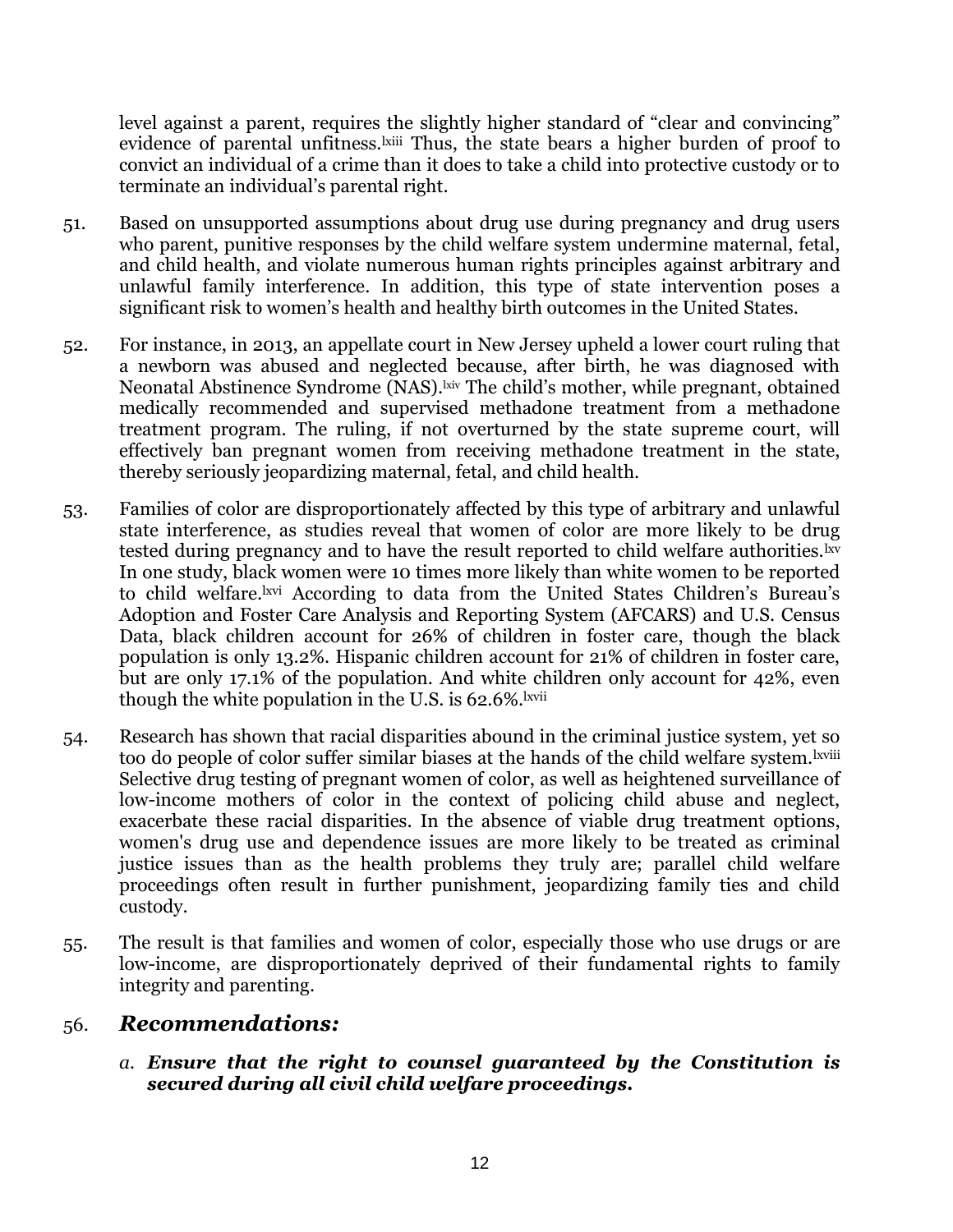- *b. Require state and local child welfare agencies to maintain standardized, detailed records of child abuse and neglect cases involving parental drug use and prenatal drug exposure, with the purpose of evaluating outcomes for children removed from the homes of caretakers based on allegations of parental drug use.*
- *c. Repeal the provisions of Child Abuse Prevention and Treatment Act (CAPTA) that equate prenatal exposure to certain substances to child abuse and require states, in order to be eligible for federal funds, to have a mechanism for reporting certain mothers and newborns to child welfare authorities, and ensure that children are never removed from parents' custody or subjected to state surveillance based solely on positive toxicology tests.*
- *d. Protect families by ensuring that pregnant women and mothers of young children are prioritized for alternatives to incarceration, such as community supervision.*
- *e. In line with the Government's commitment to ratify CEDAW, adopt an Equal Rights Amendment that clearly acknowledges a right to be free from discrimination on the basis of gender—a right not diminished by pregnancy.*

 $\overline{a}$ <sup>i</sup> The International Network of People Who Use Drugs (INPUD) and its global women's forum INWUD (International Network of Women who Use Drugs) (est. 2008) is a global peer-based, non-profit organization that seeks to promote the health and defend the human rights of people who use drugs.

ii The Women and Harm Reduction International Network (WHRIN, est. 2009) advocates for the inclusion of women-specific harm reduction services and other programs and policies to uphold the rights of women who use drugs.

iii National Advocates for Pregnant Women (NAPW, est. 2001) is a U.S.-based NGO that works to secure the rights, health, and dignity of pregnant and parenting women.

iv SisterReach (est. 2011) offers women and girls in Tennessee surrounding Mid-South area a framework for Reproductive Justice and is committed to education, policy and advocacy for women and girls.

<sup>v</sup> The Sexual Rights Initiative (est. 2006) is a coalition of organizations that has been advocating for the advancement of human rights in relation to gender and sexuality at the UN Human Rights Council. vi Family Law & Cannabis Alliance (FLCA, est. 2013) is a U.S.-based clearinghouse for reliable local, state, and national information related to marijuana policy, Child Protective Services (CPS), and family court, and provides non-legal advice and advocacy to parents and pregnant women.

vii The Native Youth Sexual Health Network (NYSHN) is an organization by and for Indigenous youth that works across issues of sexual and reproductive health, rights and justice throughout the United States and Canada.

viii James Ridgeway & Jeanne Casella, *America's 10 Worst Prisons: Julia Tutwiler*, Mother Jones (May 9, 2013, 6:00 AM)[, http://www.motherjones.com/politics/2013/05/americas-10-worst-prisons-julia](http://www.motherjones.com/politics/2013/05/americas-10-worst-prisons-julia-tutwiler)[tutwiler.](http://www.motherjones.com/politics/2013/05/americas-10-worst-prisons-julia-tutwiler)

ix Ninth Session of the Working Group on the UPR, Human Rights Council, *Report of National Advocates for Pregnant Women, Submission to the United Nations Universal Periodic Review* (April 18, 2010), *available* at [http://advocatesforpregnantwomen.org/NAPW\\_UPRSubmissionUSA.pdf.](http://advocatesforpregnantwomen.org/NAPW_UPRSubmissionUSA.pdf)

<sup>x</sup> Lynn Paltrow & Jeanne Flavin, *Arrests of and Forced Interventions on Pregnant Women in the United States, 1973-2005: Implications for Women's Legal Status and Public Health*, 38 J. Health Pol. Pol'y & L. 299 (2013), *available at* [http://jhppl.dukejournals.org/content/38/2/299.full.pdf.](http://jhppl.dukejournals.org/content/38/2/299.full.pdf+html?sid=b0811f36-d4e4-4b51-a830-e175e6eee40c) xi *Id.*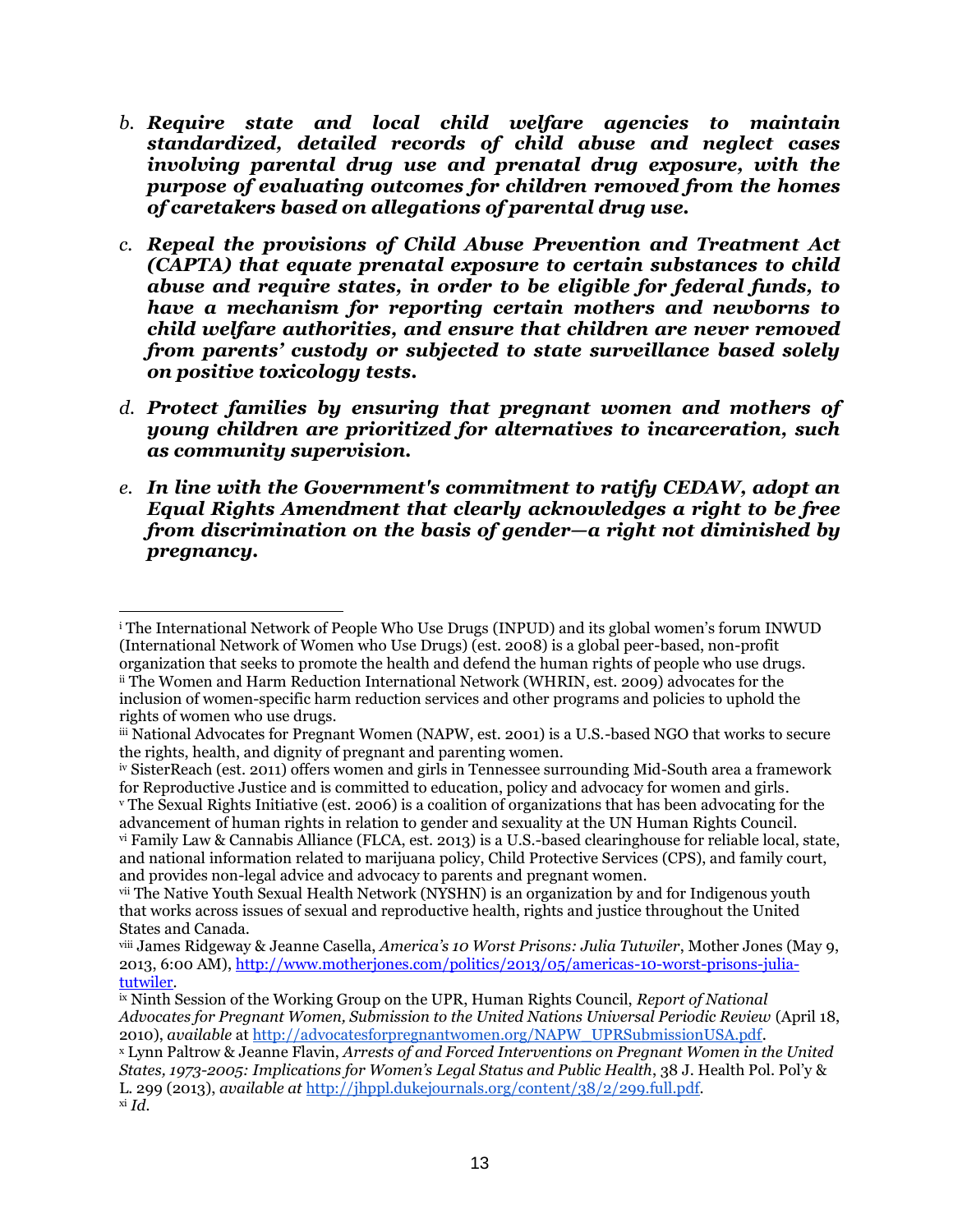xii Roe v. Wade, 410 U.S. 113, 158 (1973) ("[T]he word 'person,' as used in the Fourteenth Amendment, does not include the unborn.").

xiii As the case of *In Re A.C.* (573 A.2d 1235 (D.C. 1990) (en banc)) demonstrates, court-ordered cesarean surgery contributes to the death of pregnant women. *See also* Lynn Paltrow, *Roe v. Wade and the New Jane Crow: Reproductive Rights in the Age of Mass Incarceration*, 103 Am. J. Pub. Health 17, 18 (2013). xiv Lynn Paltrow & Jeanne Flavin, *Arrests of and Forced Interventions on Pregnant Women in the United States, 1973-2005: Implications for Women's Legal Status and Public Health*, 38 J. Health Pol. Pol'y & L. 299 (2013), *available at* [http://jhppl.dukejournals.org/content/38/2/299.full.pdf.](http://jhppl.dukejournals.org/content/38/2/299.full.pdf+html?sid=b0811f36-d4e4-4b51-a830-e175e6eee40c)

xv The Rebecca Project for Human Rights, *Mothers Behind Bars: A state-by-state report card and analysis of federal policies on conditions of confinement for pregnant and parenting women and the effect on their children,* National Women's Law Center (Oct. 2010), *available at*

[http://www.rebeccaprojectjustice.org/images/stories/files/mothersbehindbarsreport-2010.pdf.](http://www.rebeccaprojectjustice.org/images/stories/files/mothersbehindbarsreport-2010.pdf)

xvi In an effort to redress the media imbalance, a recent campaign aimed at media and policy makers was supported by over 40 of the most respected and objective health authorities from around the world clearly stating that NAS is both very easily treatable and harbours no long term effects to a newborn. Robert G. Newman et al., *Open Letter to the Media and Policy Makers Regarding Alarmist and Inaccurate Reporting on Prescription Opiate Use by Pregnant Women* (Mar. 11, 2013), *available at* [http://bit.ly/1eEbXWO.](http://bit.ly/1eEbXWO)

xvii Substance Abuse and Mental Health Services Administration*, Methadone Treatment for Pregnant Women,* U.S. Dep't of Health and Human Servs.*, available at* 

[http://advocatesforpregnantwomen.org/SAMHSA%20Brochure%20%2522Methadone%20Treatment%](http://advocatesforpregnantwomen.org/SAMHSA%20Brochure%20%2522Methadone%20Treatment%20for%20Pregnant%20Women%2522.pdf) [20for%20Pregnant%20Women%2522.pdf.](http://advocatesforpregnantwomen.org/SAMHSA%20Brochure%20%2522Methadone%20Treatment%20for%20Pregnant%20Women%2522.pdf)

xviii American College of Obstetrics and Gynecologists, Committee on Health Care for Underserved Women, *Substance Abuse Reporting and Pregnancy: The Role of the Obstetrician-Gynecologist* (2011) (Committee Opinion), *available a[t](http://www.acog.org/~/media/Committee%20Opinions/Committee%20on%20Health%20Care%20for%20Underserved%20Women/co473.pdf?dmc=1&ts=20140404T1719251026)* [http://www.acog.org/Resources-And-Publications/Committee-](http://www.acog.org/~/media/Committee%20Opinions/Committee%20on%20Health%20Care%20for%20Underserved%20Women/co473.pdf?dmc=1&ts=20140404T1719251026)[Opinions/](http://www.acog.org/Resources-And-Publications/Committee-Opinions/Committee-on-Health-Care-for-Underserved-Women/Substance-Abuse-Reporting-and-Pregnancy-The-Role-of-the-Obstetrician-Gynecologist)

[Committee-on-Health-Care-for-Underserved-Women/Substance-Abuse-Reporting-and-Pregnancy-The-](http://www.acog.org/Resources-And-Publications/Committee-Opinions/Committee-on-Health-Care-for-Underserved-Women/Substance-Abuse-Reporting-and-Pregnancy-The-Role-of-the-Obstetrician-Gynecologist)[Role-of-the-Obstetrician-Gynecologist.](http://www.acog.org/Resources-And-Publications/Committee-Opinions/Committee-on-Health-Care-for-Underserved-Women/Substance-Abuse-Reporting-and-Pregnancy-The-Role-of-the-Obstetrician-Gynecologist)

xix "On average, neonates exposed to buprenorphine required 89% less morphine than did neonates exposed to methadone … and spent, on average, 43% less time in the hospital (10.0 vs.17.5 days, respectively…)." Hendrée E. Jones, Ph.D. et al., *Neonatal Abstinence Syndrome after Methadone or Buprenorphine Exposure,* 363 New Eng. J. Med. 2320, 2326 (2010), *available at* [http://www.nejm.org/doi/pdf/10.1056/NEJMoa1005359.](http://www.nejm.org/doi/pdf/10.1056/NEJMoa1005359)

xx Robert G. Newman et al., *Open Letter to the Media and Policy Makers Regarding Alarmist and Inaccurate Reporting on Prescription Opiate Use by Pregnant Women* (Mar. 11, 2013), *available at* [http://bit.ly/1eEbXWO.](http://bit.ly/1eEbXWO)

xxi Special Rapporteur on the Right of Everyone to the Highest Attainable Standard of Physical and Mental Health, *Addendum Mission to Romania*, U.N. Doc. E/CN.4/2005/51/Add.4 (Feb. 21, 2005) (by Paul Hunt) at para 42. "Ensuring non-discrimination in the provision of health care settings is an essential component to the right to health. Marginalized populations face particular obstacles when seeking access to reproductive health services. The stigma associated with commercial sex work and injecting drug use, for example, affects how people engaged in these services are often treated by healthcare workers."

xxii *See infra* note 51.

xxiii *Report of the Sentencing Project to the United Nations Human Rights Committee: Regarding Racial Disparities in the United States Criminal Justice System,* The Sentencing Project (August 2013), *available at* 

[http://sentencingproject.org/doc/publications/rd\\_ICCPR%20Race%20and%20Justice%20Shadow%20](http://sentencingproject.org/doc/publications/rd_ICCPR%20Race%20and%20Justice%20Shadow%20Report.pdf) [Report.pdf.](http://sentencingproject.org/doc/publications/rd_ICCPR%20Race%20and%20Justice%20Shadow%20Report.pdf)

xxiv Lynn Paltrow & Jeanne Flavin, *Arrests of and Forced Interventions on Pregnant Women in the United States, 1973-2005: Implications for Women's Legal Status and Public Health*, 38 J. Health Pol. Pol'y & L. 299, 311 (2013), *available at* [http://jhppl.dukejournals.org/content/38/2/299.full.pdf.](http://jhppl.dukejournals.org/content/38/2/299.full.pdf+html?sid=b0811f36-d4e4-4b51-a830-e175e6eee40c)

xxv Kyiv Declaration, *Women's Health in Prison: Correcting Gender Inequity in Prison Health*, UNODC and WHO Europe (2009) at para 4 (2).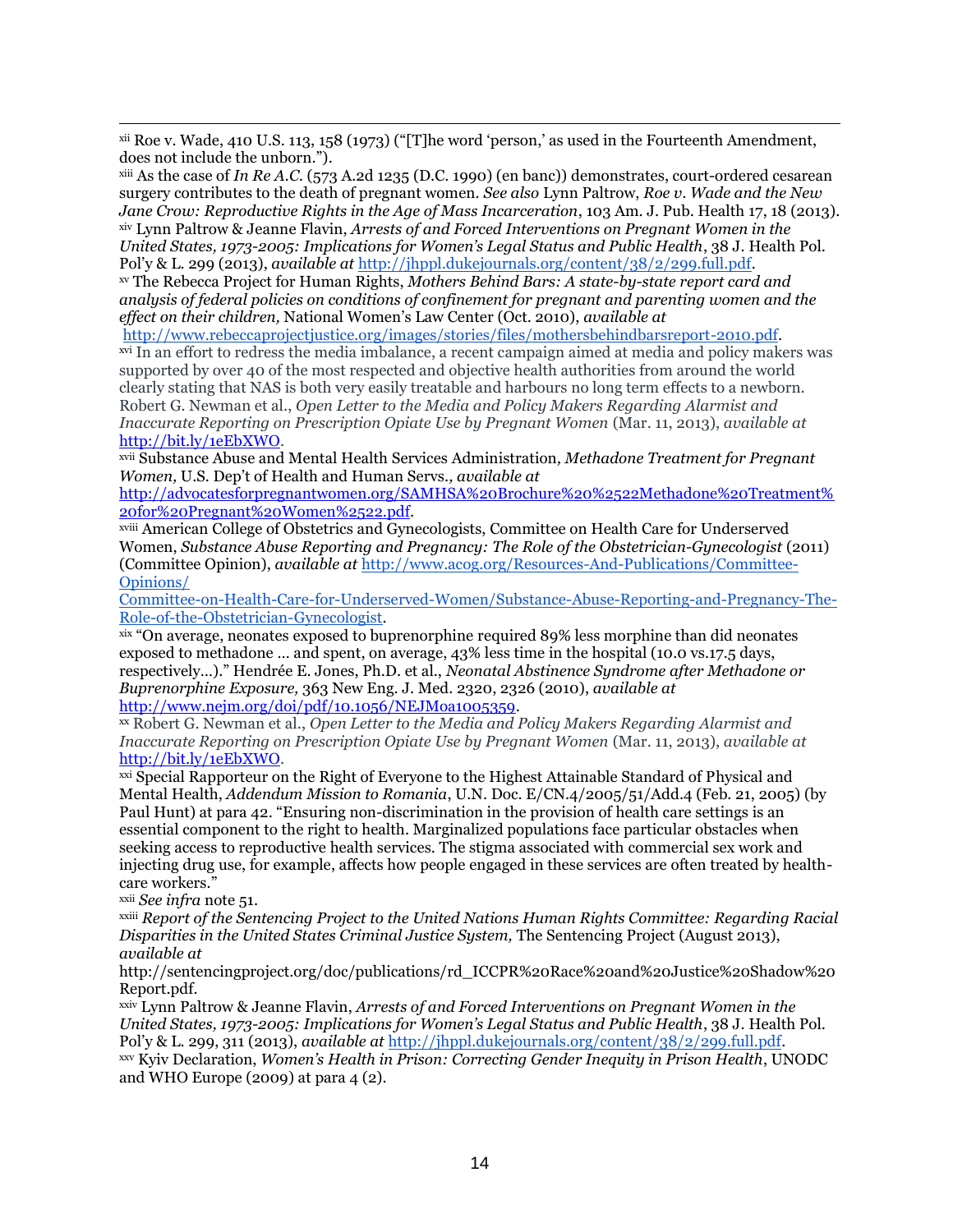xxvi Aron Wright, *Mom Charged Under Drug-addicted Baby Law Going to Rehab,* WBIR (August 5, 2014, 7:45 PM)*,* [http://www.wbir.com/story/news/local/mcminn-monroe/2014/08/05/woman](http://www.wbir.com/story/news/local/mcminn-monroe/2014/08/05/woman-charged-under-drug-addicted-baby-law-to-appear-in-court/13614755/)[charged-under-drug-addicted-baby-law-to-appear-in-court/13614755/.](http://www.wbir.com/story/news/local/mcminn-monroe/2014/08/05/woman-charged-under-drug-addicted-baby-law-to-appear-in-court/13614755/)

xxvii Tony Gonzalez, *Drug Czar Slams Criminalizing Moms as Haslam Mulls Veto*, The Tennesseean (Apr. 28, 2014), [http://www.tennessean.com/story/news/politics/2014/04/28/drug-czar-slams](http://www.tennessean.com/story/news/politics/2014/04/28/drug-czar-slams-criminalizing%20-moms-haslam-mulls-veto/8435967/)[criminalizing -moms-haslam-mulls-veto/8435967/.](http://www.tennessean.com/story/news/politics/2014/04/28/drug-czar-slams-criminalizing%20-moms-haslam-mulls-veto/8435967/)

xxviii The statute permits an affirmative defense (which must be raised at trial, and for which the burden of proof shifts from the prosecutor to the accused), but it is only available to women who were "actively enrolled in an addiction recovery program before the child is born, remained in the program after delivery, and successfully completed the program." Tenn. Code Ann. § 39-13-107-(c)(3). Methadone maintenance treatment, the recommended standard of care for the treatment of opioid addiction among pregnant women, may be lifelong and therefore cannot be "completed" for the purposes of the statute. xxix Allie Spillyards, *Drug Addicted Babie*s, YouTube, WVLT-TV (Nov. 28, 2012)[,](https://www.youtube.com/watch?v=wLzcdHj48Tk)

[https://www.youtube.com/watch?v=wLzcdHj48Tk.](https://www.youtube.com/watch?v=wLzcdHj48Tk)

xxx *See infra* note 65.

xxxi Lynn Paltrow & Jeanne Flavin, *Arrests of and Forced Interventions on Pregnant Women in the United States, 1973-2005: Implications for Women's Legal Status and Public Health*, 38 J. Health Pol. Pol'y & L. 299, 311 (2013), *available at* [http://jhppl.dukejournals.org/content/38/2/299.full.pdf.](http://jhppl.dukejournals.org/content/38/2/299.full.pdf+html?sid=b0811f36-d4e4-4b51-a830-e175e6eee40c) xxxii *Id.*

xxxiii Ala. Code § 26-15-3.2 (2012).

xxxiv Adam Nossiter, *In Alabama, a Crackdown on Pregnant Drug Users,* N.Y. Times (March 15, 2008), *available at* http://www.nytimes.com/2008/03/15/us/15mothers.html.

xxxv *See* U.S. Const. amend. V, VIII, XIV (guaranteeing the rights to due process, equal protection of the law, and freedom from cruel and unusual punishment).

xxxvi Petition for Writ of Certiorari, *Ex parte Hope Elizabeth Ankrom*, LEXIS 1110176 at 8 (Ala. Jan. 11, 2013).

xxxvii U.S. Central Intelligence Agency, *Country Comparison: Maternal Mortality Rate*, World Factbook, <https://www.cia.gov/library/publications/the-world-factbook/rankorder/2223rank.html> (last visited Sept. 12, 2014).

xxxviii Melanie Heron et al., *Deaths: Final Data for 2006*, 57 Nat'l Vital Statistics Reports 2 (April 17, 2009), *available at* [http://www.cdc.gov/nchs/data/nvsr/nvsr57/nvsr57\\_14.pdf.](http://www.google.com/url?q=http%3A%2F%2Fwww.cdc.gov%2Fnchs%2Fdata%2Fnvsr%2Fnvsr57%2Fnvsr57_14.pdf&sa=D&sntz=1&usg=AFQjCNGaxuNoMDaV5JCSh9i_Tv9QLYmu_A)

xxxix Indigenous women are admitted to prison at approximately six times the rate of white women; the corresponding rate for black women is four times that of white women. Nat'l Council on Crime & Delinquency, *Created Equal: Racial and Ethnic Disparities in the US Criminal Justice System* 3 (March 2009), *available at* [http://www.nccdglobal.org/sites/default/files/publication\\_pdf/created-equal.pdf](http://www.nccdglobal.org/sites/default/files/publication_pdf/created-equal.pdf)*.* xl U.S. Comm'n on Civil Rights, Broken Promises: Evaluating the Native American Healthcare System 21

(2004), *available at* [http://www.usccr.gov/pubs/nahealth/nabroken.pdf.](http://www.usccr.gov/pubs/nahealth/nabroken.pdf)

xli T.J. Mathews & Marian F. MacDorman, *Infant Mortality Statistics From the 2006 Period Linked Birth/Infant Death Data Set*, 17 Nat'l Vital Stat. Rep. 1, 8 (April 10, 2010), available at http://www.cdc.gov/nchs/data/nvsr/nvsr58/nvsr58\_17.pdf.

xlii Cynthia J. Berg et al., *Pregnancy-Related Mortality in the United States, 1998 to 2005*, 116 Obstetrics & Gynecology 1302, 1305 (2010).

xliii Nancy K. Young et al., *Screening & Assessment for Family Engagement, Retention, and Recovery (SAFERR),* U.S. Dep't of Health & Human Servs., Nat'l Ctr. Substance Abuse & Child Welfare, C7-C8 (2007).

xliv Sarah C.M. Roberts & Cheri Pies, *Complex Calculations: How Drug Use During Pregnancy Becomes a Barrier to Prenatal Care*, 15 Maternal & Child Health J. (2010); Sarah C.M. Roberts & Amani Nuru-Jeter, *Women's Perspectives on Screening for Alcohol and Drug Use in Prenatal Care*, 20 Women's Health Issues 193 (2010).

xlv Cara V. James et al., Kaiser Foundation, *Putting Women's Health Care Disparities on the Map: Examining Racial and Ethnic Disparities at the State Level*, The Henry J. Kaiser Family Foundation 62 (June 2009), *available at* [http://kaiserfamilyfoundation.files.wordpress.com/2013/01/7886.pdf.](http://kaiserfamilyfoundation.files.wordpress.com/2013/01/7886.pdf)

xlvi American College of Obstetrics and Gynecologists, Committee on Health Care for Underserved Women, *Substance Abuse Reporting and Pregnancy: The Role of the Obstetrician-Gynecologist* (2011)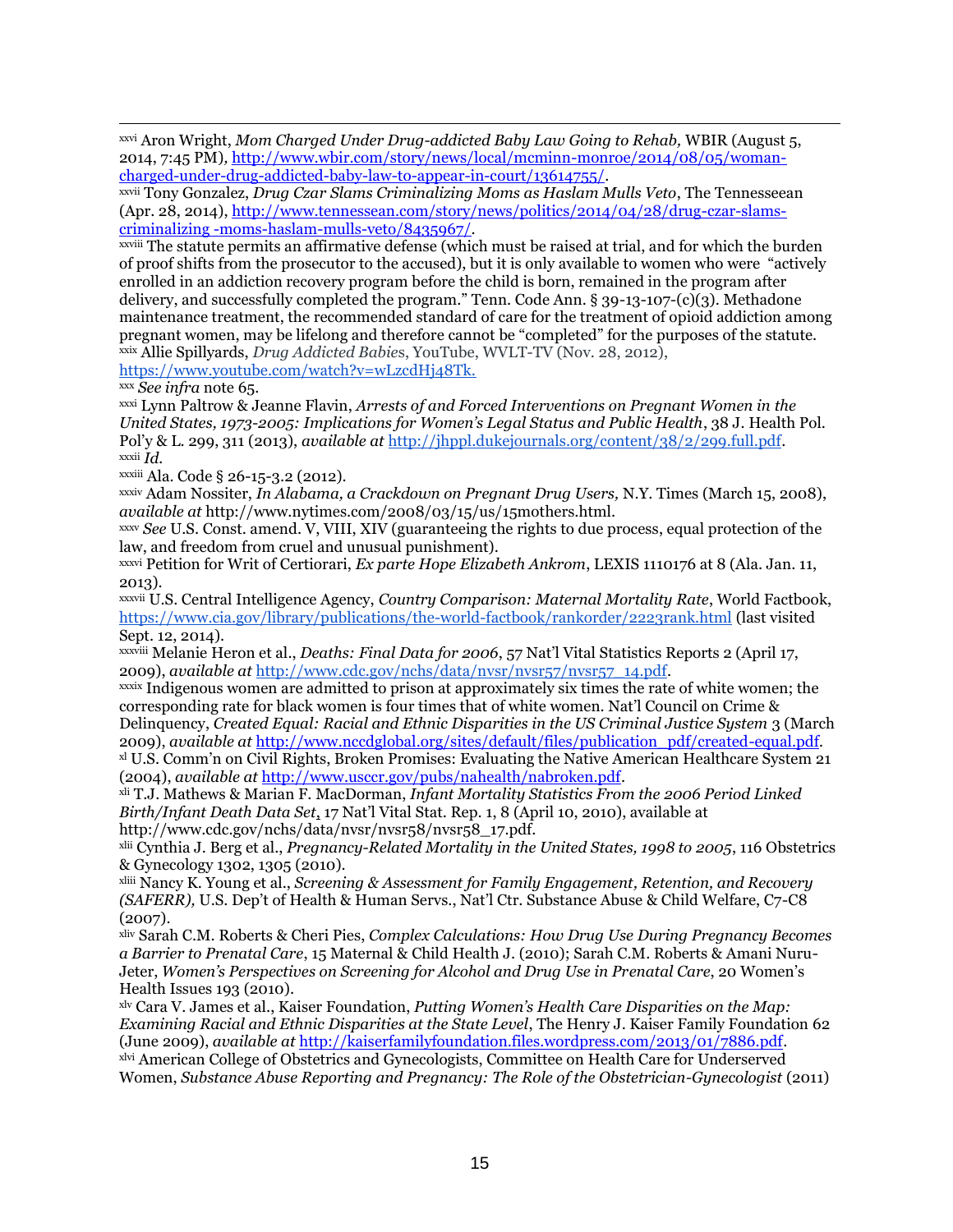(Committee Opinion), *available a[t](http://www.acog.org/~/media/Committee%20Opinions/Committee%20on%20Health%20Care%20for%20Underserved%20Women/co473.pdf?dmc=1&ts=20140404T1719251026)* [http://www.acog.org/Resources-And-Publications/Committee-](http://www.acog.org/~/media/Committee%20Opinions/Committee%20on%20Health%20Care%20for%20Underserved%20Women/co473.pdf?dmc=1&ts=20140404T1719251026)[Opinions/](http://www.acog.org/Resources-And-Publications/Committee-Opinions/Committee-on-Health-Care-for-Underserved-Women/Substance-Abuse-Reporting-and-Pregnancy-The-Role-of-the-Obstetrician-Gynecologist)

[Committee-on-Health-Care-for-Underserved-Women/Substance-Abuse-Reporting-and-Pregnancy-The-](http://www.acog.org/Resources-And-Publications/Committee-Opinions/Committee-on-Health-Care-for-Underserved-Women/Substance-Abuse-Reporting-and-Pregnancy-The-Role-of-the-Obstetrician-Gynecologist)[Role-of-the-Obstetrician-Gynecologist.](http://www.acog.org/Resources-And-Publications/Committee-Opinions/Committee-on-Health-Care-for-Underserved-Women/Substance-Abuse-Reporting-and-Pregnancy-The-Role-of-the-Obstetrician-Gynecologist) *See also* American College of Obstetrics and Gynecologists,

Committee on Ethics, *At-Risk Drinking and Illicit Drug Use: Ethical Issues in Obstetric and Gynecologic Practice* (2008) (Committee Opinion), *available at*

[http://www.acog.org/Resources\\_And\\_Publications/](http://www.acog.org/Resources_And_Publications/Committee_Opinions/Committee_on_Ethics/At_Risk_Drinking_and_Illicit_Drug_Use_Ethical_Issues_in_Obstetric_and_Gynecologic_Practice)

[Committee\\_Opinions/Committee\\_on\\_Ethics/At\\_Risk\\_Drinking\\_and\\_Illicit\\_Drug\\_Use\\_Ethical\\_Issue](http://www.acog.org/Resources_And_Publications/Committee_Opinions/Committee_on_Ethics/At_Risk_Drinking_and_Illicit_Drug_Use_Ethical_Issues_in_Obstetric_and_Gynecologic_Practice) s in Obstetric and Gynecologic Practice.

xlvii Carol Sakala & Maureen P. Corry, *Evidence-Based Maternity Care: What It Is and What It Can Achieve* 63 (2008), *available at*

[http://www.milbank.org/reports/0809MaternityCare/0809MaternityCare.pdf;](http://www.milbank.org/reports/0809MaternityCare/0809MaternityCare.pdf) *see also* Cesarean Rates by State, CesareanRates.com[, http://www.cesareanrates.com/csection-rates-by-state/](http://www.cesareanrates.com/csection-rates-by-state/) (last visited Sept. 12, 2014).

xlviii *Supra* note 47.

xlix *See* Dan Frosch, *Refusals Cut Options After C-Sections,* N.Y. Times, Apr. 14, 2014, *available at*  [http://www.nytimes.com/2014/04/15/health/refusals-cut-options-after-c-sections.html.](http://www.nytimes.com/2014/04/15/health/refusals-cut-options-after-c-sections.html)

<sup>l</sup> *See* Declaration of Jennifer Goodall, Goodall v. Comprehensive Women's Health Care et al., No. 2:14-cv-399-FtM-38CM (M.D. Fla. July 18, 2014).

li Unlike individuals applying for federal employment or those facing employment termination on the basis of a drug test (*see* SAMHSA Mandatory Guidelines for Federal Workplaces Drug Testing Programs, 73 Fed. Reg. 71858 (Nov. 25, 2008)), pregnant women and newborns who are drug tested in a hospital normally do not have the benefit of procedural safeguards requiring that an initial positive result be confirmed using a secondary method. Urine immunoassays (the most common type of drug test) are particularly unreliable when performed on a newborn, and any positive immunoassay result should always be confirmed using gas chromatography/mass spectrometry (GC/MS). One study found that neonatal urine testing has a 47% rate of false positives for THC, the active ingredient in marijuana. Vilte E. Barakauskas et al., *Unresolved Discrepancies between Cannabinoid Test Results for Infant Urine*, 58 Clinical Chemistry 1364 (2012). These concerns are compounded by the tendency of common household products and over-the-counter medications to cause false positives in urine screens more generally. *See* Steven W. Cotten et al., *Unexpected Interference of Baby Wash Products with a Cannabinoid (THC) Immunoassay*, 45 Clinical Biochemistry 605 (2012); E. Chris Vincent et al., *What Common Substances Can Cause False Positives on Urine Screens for Drugs of Abuse?*, 55 Clinical Inquiries 893 (2006). lii Guttmacher Institute, *State Policies in Brief: Substance Abuse During Pregnancy* (Sept. 1, 2014), *available at* [http://www.guttmacher.org/statecenter/spibs/spib\\_SADP.pdf.](http://www.guttmacher.org/statecenter/spibs/spib_SADP.pdf)

liii Child Welfare Information Gateway, *Disclosure of Confidential Child Abuse and Neglect Records* 4 (2013), *available at* http://www.childwelfare.gov/systemwide/laws\_policies/statutes/confide.pdf. liv Joseph J. Doyle, Jr., *Child Protection and Child Outcomes: Measuring the Effects of Foster Care*, 97 Am. Econ. Rev. 1583 (2007), *available at*

[http://www.mit.edu/~jjdoyle/doyle\\_fosterlt\\_march07\\_aer.pdf;](http://www.mit.edu/~jjdoyle/doyle_fosterlt_march07_aer.pdf) Dorothy Roberts, *Shattered Bonds: The Color of Child Welfare* (2003).

lv Nat'l Org. for the Reform of Marijuana Laws (NORML), [http://www.NORML.org/states](http://www.norml.org/states) (last visited Sept. 11, 2014).

lvi Keeping Children and Families Safe Act of 2003, Pub. L. 108-36, 117 Stat. 800 (codified as amended at 42 U.S.C. § 5101 *et seq.*).

lvii 42 U.S.C. § 5106a(b)(2)(B)(ii) (West 2012).

lviii 149 Cong. Rec. H2345-02; 149 Cong. Rec. H5431-01.

lix *See, e.g*., A. J. McBay, *Drug-Analysis Technology-Pitfalls and Problems of Drug Testing,* Clinical Chemistry 33.11(B) (1987) ("Even if a drug  $\dots$  is positively identified and precisely quantified, there is as yet no scientific basis for forming options as to when, how often, and how much drug was used – or on the past, present, or future effect of the drug on the performance, health or safety of [the person tested].").

 $\mu$  Little research has been attempted to substantiate the oft-repeated conclusion that children of parents who use or misuse drugs are at higher risk of being abused or neglected. Of the research that does exist, no such link has been confirmed. *See, e.g.*, Tina M. Smarsh Hogan et al., *Child Abuse Potential Among*